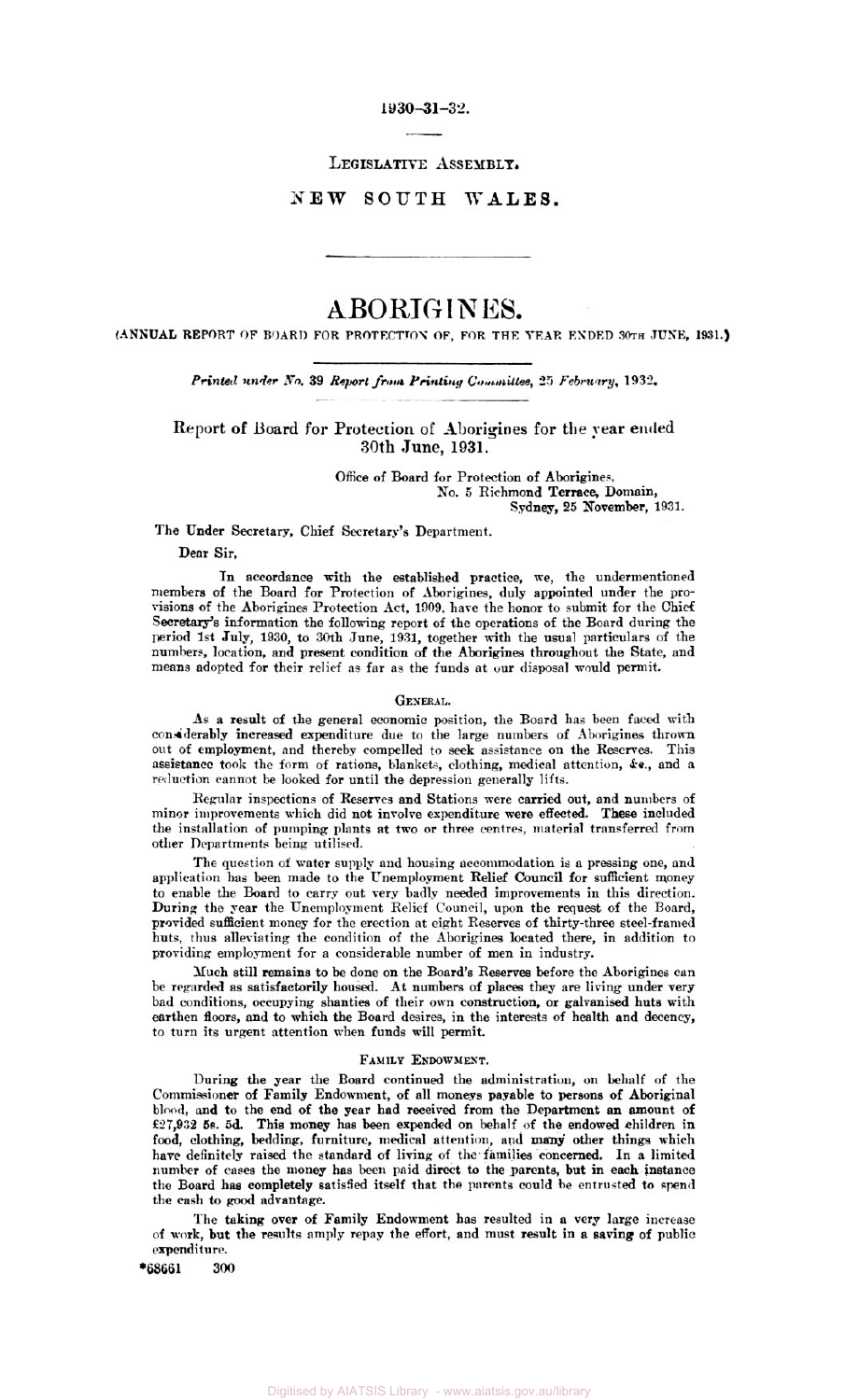### **ABORIGINAL STATIONS.**

Satisfactory reports have been received of the various Aboriginal Stations which are under the immediate **control** of Teacher-Managers and Matrons *These* **officers**  take personal interest in the well-being of all those committed to their charge, see to their housing and rationing, exercise a general supervision over their health, and assist them to secure employment. all Managers report an influx of Aborigines, and several of the Stations are suffering from the lark of sufficient accommodation, necessitating the provision of temporary shelter, such **as** tents, *&c* 

At several **centres** vegetable growing is undertaken, with a view to augmenting the **Board's** ration supply, and in this connection it might **be** stated that, **as** a result of representations made to the Chief Secretary, approval was given for the Board to increase its ration scale by **25** per cent., which **was** done by completely recasting the scale, and introducing a better balanced ration of greater caloric value.

Agricultural operations are carried on at **a** few of the Board's Stations, but nothing of an extensive character is undertaken. On the coast boats and fishing nets are ufilised for augmenting the Aborigines' food **supply.** 

# **TRAINING HOMES.**

**At** Cootamundra the Board maintains a Home for the education and training of girls who hare **been** taken from **Reserves** and camps, and are afterwards placed out at domestic service. Many hundreds of **girls** have, within recent years, passed through this Institution, and are now in situations under the Board's supervision, the younger **ones** being apprenticed **and** the older ones working for ordinary wages.

Apprenticeship conditions provide that the employer shall be responsible for the supply of proper food and clothing and sleeping accommodation, and the moral and physical well-being of the apprentice, to whom they shall also pay a certain amount of **pocket** money, the Balance of the wages being collected **by** the Board, and held in trust for the apprentices, **to** whom it is paid later on at the Board's *good* discretion.

A somewhat similar *type* of Home is also conducted **by** the Board at Kinchela for boys, who are afterwards placed out at situations *oh* farms **and stations.** 

A Children's Home is conducted by the United Aborigines Mission at Bomaderry, under the Board's supervision, and **into** this Institution are received children **up to 10 years** of age.

### **EDUCATION.**

**Special Schools far** Aborigines are established at all centres where the Aboriginal **population** justifies same. Satisfactory reports are *received* from the District School Inspectors **regarding their conduct** and operation. A special syllabus is taught, **which** is calculated to be *of* the greatest **service** to the children **when** they are called upon to earn their **own** living. Periodical medical and dental inspections are made by **Officers** attached to **the** Department of Education, and the Board arranges necessary treatment when the parents are unable to do *so.* 

In **numbers** of Schools where the **necessary** facilities are available a midday meal is also provided for the pupils, portion of their ordinary rations being utilised for the **purpose.** 

# REMODELLING **OF** ABORIGINES' RESERVE **AT LA** PEROUSE.

The Board is pleased to be able to report the completion of the above work, which involved the demolition of a number of old galvanised iron dwellings and the erection of new ones-on an adjoining site. **The work was** carried out by the Public **Works**  Department, **under** the **supervision** of the Government Architect. with funds provided **by** the Unemployment Relief Council, **The Aborigines** at this centre are now very **comfortably housed,** the settlement having the water laid on to each dwelling, and the **whole area properly** sewered.

The Board has had the co-operation and help of the Director of the **Botanic**  Gardens, and a large number of trees and **shrubs** have been planted, which work **will**  be continued with a view to making the Reserve an attraction. It is understood that the Government Tourist Bureau contemplate including the Reserve in its itinerary for oversea tourists, who are being shown the attractions of the City and its beaches, and this should result in facilities **for** the Aborigines to dispose of their boomerangs and shell work, in the manufacture *of* which many of them **earn** their livelihood.

### **NUMBERS AND EXPENDITURE.**

*On* 1st June **a** census of Aborigines throughout the State was taken, and the figures made available to the State and Federal Government Statisticians. These disclosed that in New South Wales there remain **1,038** full **Moods and** *8,775* **half-caates,**  in the care and protection of which an amount of £39,610 was expended, including items within the **Votes** *of* the Aborigines Protection Board and the Departments of Public Health, Education, Government Stores, and Resumed Properties.